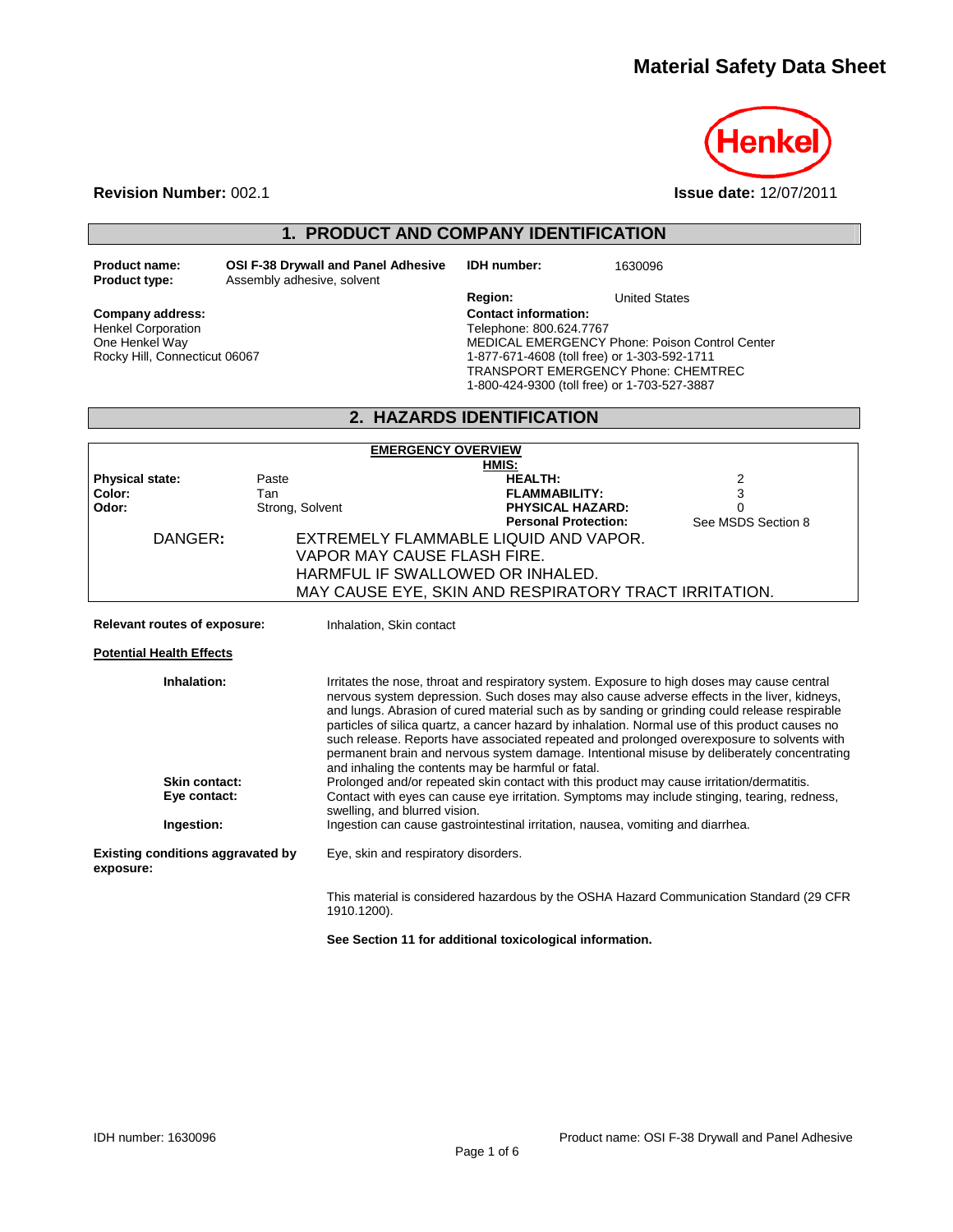# **3. COMPOSITION / INFORMATION ON INGREDIENTS**

| <b>Hazardous components</b> | <b>CAS NUMBER</b> | %         |
|-----------------------------|-------------------|-----------|
| Limestone                   | 1317-65-3         | $30 - 60$ |
| Acetone                     | 67-64-1           | $10 - 30$ |
| Kaolin                      | 1332-58-7         | $10 - 30$ |
| Methyl acetate              | 79-20-9           | 1 - 5     |
| Titanium dioxide            | 13463-67-7        | $0.1 - ?$ |
| Quartz (SiO2)               | 14808-60-7        | $0.1 -$   |

| <b>4. FIRST AID MEASURES</b>        |                                                                                                                                                                                                                       |  |
|-------------------------------------|-----------------------------------------------------------------------------------------------------------------------------------------------------------------------------------------------------------------------|--|
| Inhalation:                         | If inhaled, immediately remove the affected person to fresh air. If breathing is<br>difficult, give oxygen. If not breathing, give artificial respiration. If symptoms<br>develop and persist, get medical attention. |  |
| <b>Skin contact:</b>                | Rinse with running water and soap. Apply replenishing cream. Change all<br>contaminated clothing.                                                                                                                     |  |
| Eye contact:                        | In case of contact with the eyes, rinse immediately with plenty of water for 15<br>minutes, and seek immediate medical attention.                                                                                     |  |
| Ingestion:                          | Do not induce vomiting, seek medical advice immediately.                                                                                                                                                              |  |
| <b>5. FIRE FIGHTING MEASURES</b>    |                                                                                                                                                                                                                       |  |
| Flash point:                        | $-17$ °C (1.4 °F)                                                                                                                                                                                                     |  |
| Autoignition temperature:           | Not available.                                                                                                                                                                                                        |  |
| Flammable/Explosive limits - lower: | Not available.                                                                                                                                                                                                        |  |
| Flammable/Explosive limits - upper: | Not available.                                                                                                                                                                                                        |  |
| <b>Extinguishing media:</b>         | Foam, dry chemical or carbon dioxide. In case of fire, keep containers cool<br>with water spray.                                                                                                                      |  |
| Special firefighting procedures:    | Wear a self-contained breathing apparatus with a full face piece operated in<br>pressure-demand or other positive pressure mode. Wear full protective<br>clothing.                                                    |  |
| Unusual fire or explosion hazards:  | Closed containers may explode when exposed to extreme heat. Vapors may<br>form explosive mixtures with air. Vapors are heavier than air and may travel<br>along floor to an ignition source.                          |  |
|                                     |                                                                                                                                                                                                                       |  |

**Use personal protection recommended in Section 8, isolate the hazard area and deny entry to unnecessary and unprotected personnel.** 

| <b>Environmental precautions:</b> | Eliminate all sources of ignition or flammables that may come into contact with<br>a spill of this material. Ventilate area. Do not allow product to enter sewer or<br>waterways.                                                                               |
|-----------------------------------|-----------------------------------------------------------------------------------------------------------------------------------------------------------------------------------------------------------------------------------------------------------------|
| Clean-up methods:                 | Use noncombustible absorbent material such as sand. Use non-sparking tools<br>for clean-up. Absorb spill with inert material. Shovel material into appropriate<br>container for disposal. Wear suitable protective clothing, gloves and eye/face<br>protection. |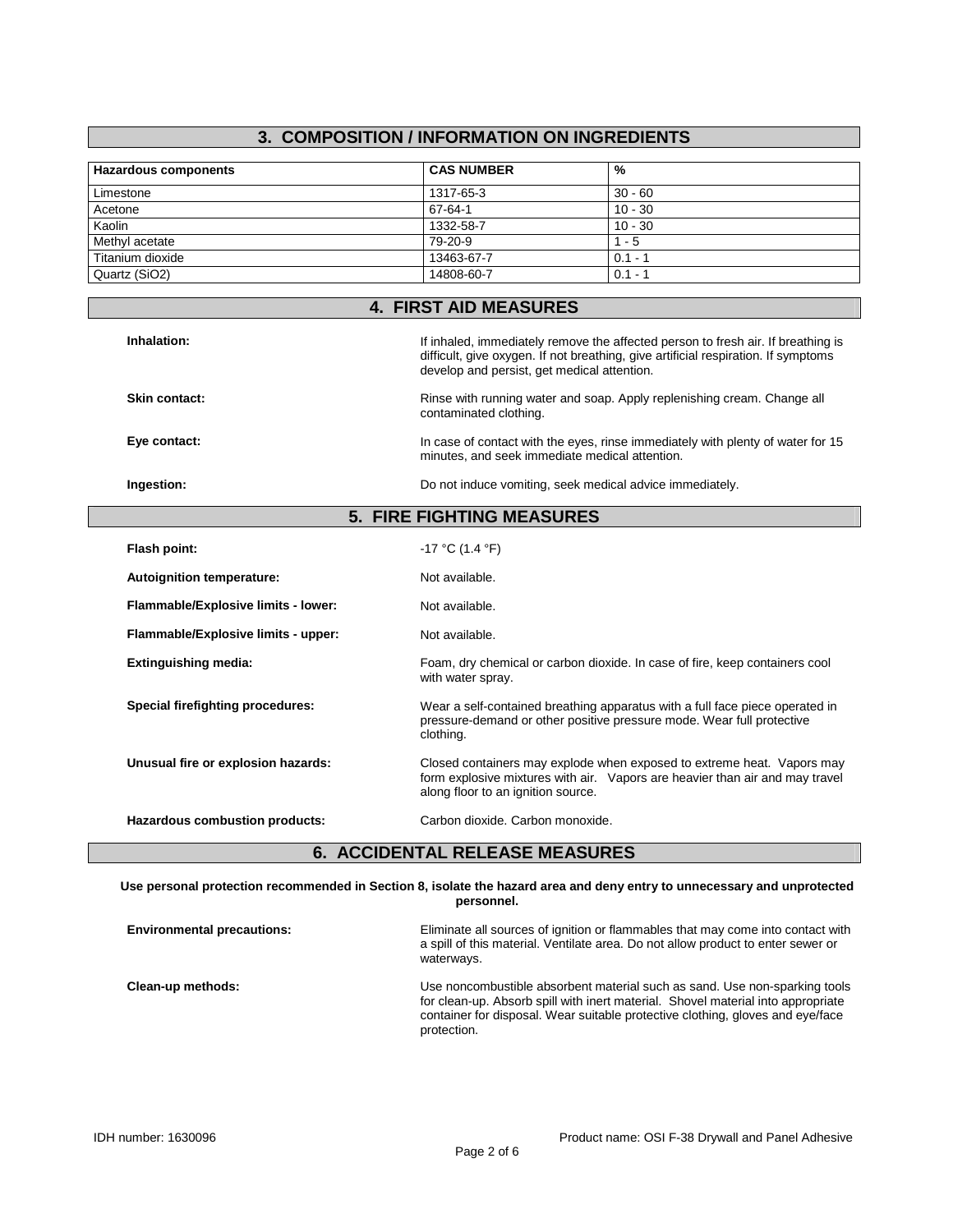# **7. HANDLING AND STORAGE**

**Handling:** Do not pressurize, cut, heat or weld containers. Empty product containers may contain product residue. Do not reuse empty containers. Use only in well-ventilated areas. Keep out of the reach of children.

**Storage:** Keep away from heat, spark and flame. Keep containers closed when not in use.

**For information on product shelf life, please review labels on container or check the Technical Data Sheet.** 

### **8. EXPOSURE CONTROLS / PERSONAL PROTECTION**

**Employers should complete an assessment of all workplaces to determine the need for, and selection of, proper exposure controls and protective equipment for each task performed.** 

| <b>Hazardous components</b> | <b>ACGIH TLV</b>                        | <b>OSHA PEL</b>                                                                                        | <b>AIHA WEEL</b> | <b>OTHER</b> |
|-----------------------------|-----------------------------------------|--------------------------------------------------------------------------------------------------------|------------------|--------------|
| Limestone                   | 10 mg/m3 TWA<br>Total dust.             | 5 mg/m3 TWA<br>Respirable fraction.<br>15 mg/m3 TWA<br>Total dust.                                     | None             | None         |
| Acetone                     | 500 ppm TWA<br>750 ppm STEL             | 1,000 ppm (2,400<br>mg/m3) TWA                                                                         | None             | None         |
| Kaolin                      | 2 mg/m3 TWA<br>Respirable fraction.     | 5 mg/m3 TWA<br>Respirable fraction.<br>15 mg/m3 TWA<br>Total dust.                                     | None             | None         |
| Methyl acetate              | 200 ppm TWA<br>250 ppm STEL             | 200 ppm (610)<br>$mg/m3$ ) TWA                                                                         | None             | None         |
| Titanium dioxide            | 10 mg/m3 TWA                            | 15 mg/m3 TWA<br>Total dust.                                                                            | None             | None         |
| Quartz (SiO2)               | 0.025 mg/m3 TWA<br>Respirable fraction. | 2.4 MPPCF TWA<br>Respirable.<br>$0.1$ mg/m $3$ TWA<br>Respirable.<br>$0.3$ mg/m $3$ TWA<br>Total dust. | None             | None         |

**Engineering controls:** Local exhaust ventilation is recommended when general ventilation is not sufficient to control airborne contamination below occupational exposure limits.

**Respiratory protection:** Use a NIOSH approved air-purifying respirator if the potential to exceed established exposure limits exists. When workplace hazards warrant the use of a respirator, appropriate respirators must be used, and a program that follows 29 CFR 1910.134 must be followed.

**Eye/face protection: Safety goggles or safety glasses with side shields.** Safety glasses with side shields.

**Skin protection: Chemical resistant, impermeable gloves.** Chemical resistant, impermeable gloves.

# **9. PHYSICAL AND CHEMICAL PROPERTIES**

Strong, Solvent<br>Not available.

**Flash point:** -17 °C (1.4 °F)

Physical state: **Physical state: Paste Color:** Tan Odor threshold:<br>pH: **pH:** 7 **Vapor pressure:** Not available. **Melting point/ range:**  $\leq 0 \degree C \leq 32 \degree F$ <br> **Specific gravity:**  $\leq 1.39$ **Specific gravity: Vapor density:** 2.0 **Flammable/Explosive limits - lower:** Not available.

IDH number: 1630096 **Product name: OSI F-38 Drywall and Panel Adhesive** Product name: OSI F-38 Drywall and Panel Adhesive

**Boiling point/range:** 56 - 57 °C (132.8 - 134.6 °F)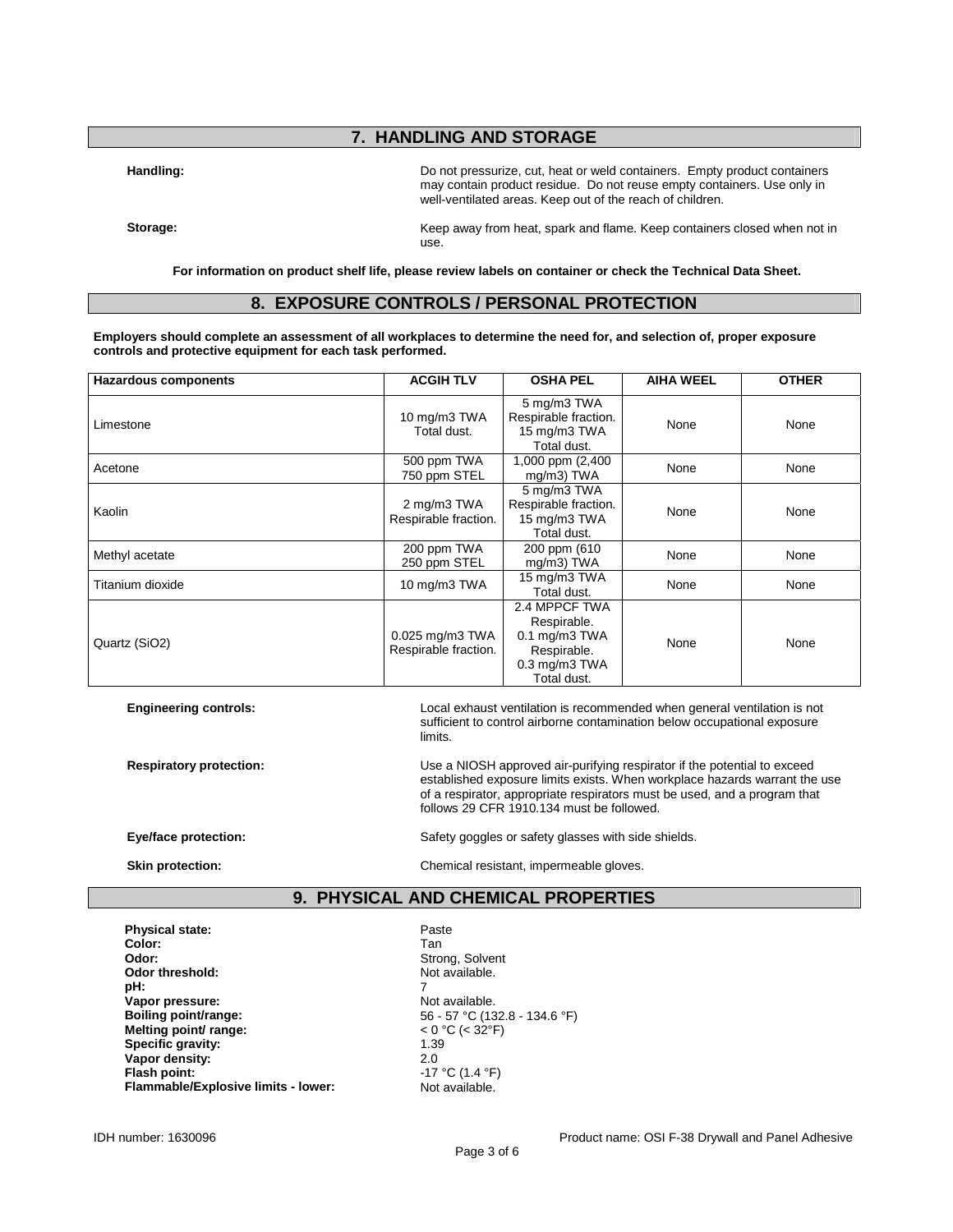**Flammable/Explosive limits - upper:** Not available.<br> **Autoignition temperature:** Not available. **Autoignition temperature:** Not a<br> **Evaporation rate:** 14.4 **Evaporation rate: Solubility in water:** Slightly soluble Partition coefficient (n-octanol/water): Slightly soluble. Partition coefficient (n-octanol/water):<br>VOC content: **VOC content:**  $0.25\%$ ; 7.5 g/l (calculated)<br>**Viscosity:** 270,000 mPa.s

**Viscosity:** 270,000 mPa.s

## **10. STABILITY AND REACTIVITY**

**Stability:** Stable under normal conditions of storage and use.

**Hazardous reactions: Will not occur.** 

**Hazardous decomposition products:** Carbon dioxide, carbon monoxide and irritating and/or toxic gases and particulate may be generated by thermal decomposition or combustion.

**Incompatible materials: Strong oxidizing agents.** 

**Conditions to avoid: Heat**, flames, sparks and other sources of ignition.

## **11. TOXICOLOGICAL INFORMATION**

| <b>Hazardous components</b> | <b>NTP Carcinogen</b>            | <b>IARC Carcinogen</b> | <b>OSHA Carcinogen</b><br>(Specifically Regulated) |
|-----------------------------|----------------------------------|------------------------|----------------------------------------------------|
| Limestone                   | No                               | No                     | No                                                 |
| Acetone                     | No                               | No                     | No                                                 |
| Kaolin                      | No                               | No                     | No                                                 |
| Methyl acetate              | No                               | No                     | No                                                 |
| Titanium dioxide            | No                               | Group 2B               | No                                                 |
| Quartz (SiO2)               | Known To Be Human<br>Carcinogen. | Group 1                | No                                                 |

| Hazardous components | <b>Health Effects/Target Organs</b>                     |
|----------------------|---------------------------------------------------------|
| Limestone            | Nuisance dust                                           |
| Acetone              | Blood, Central nervous system, Irritant, Reproductive   |
| Kaolin               | Nuisance dust                                           |
| Methyl acetate       | Blood, Central nervous system, Eyes, Irritant           |
| Titanium dioxide     | Irritant, Respiratory, Some evidence of carcinogenicity |
| Quartz (SiO2)        | Immune system, Lung, Some evidence of carcinogenicity   |

# **12. ECOLOGICAL INFORMATION**

**Ecological information:** Not available.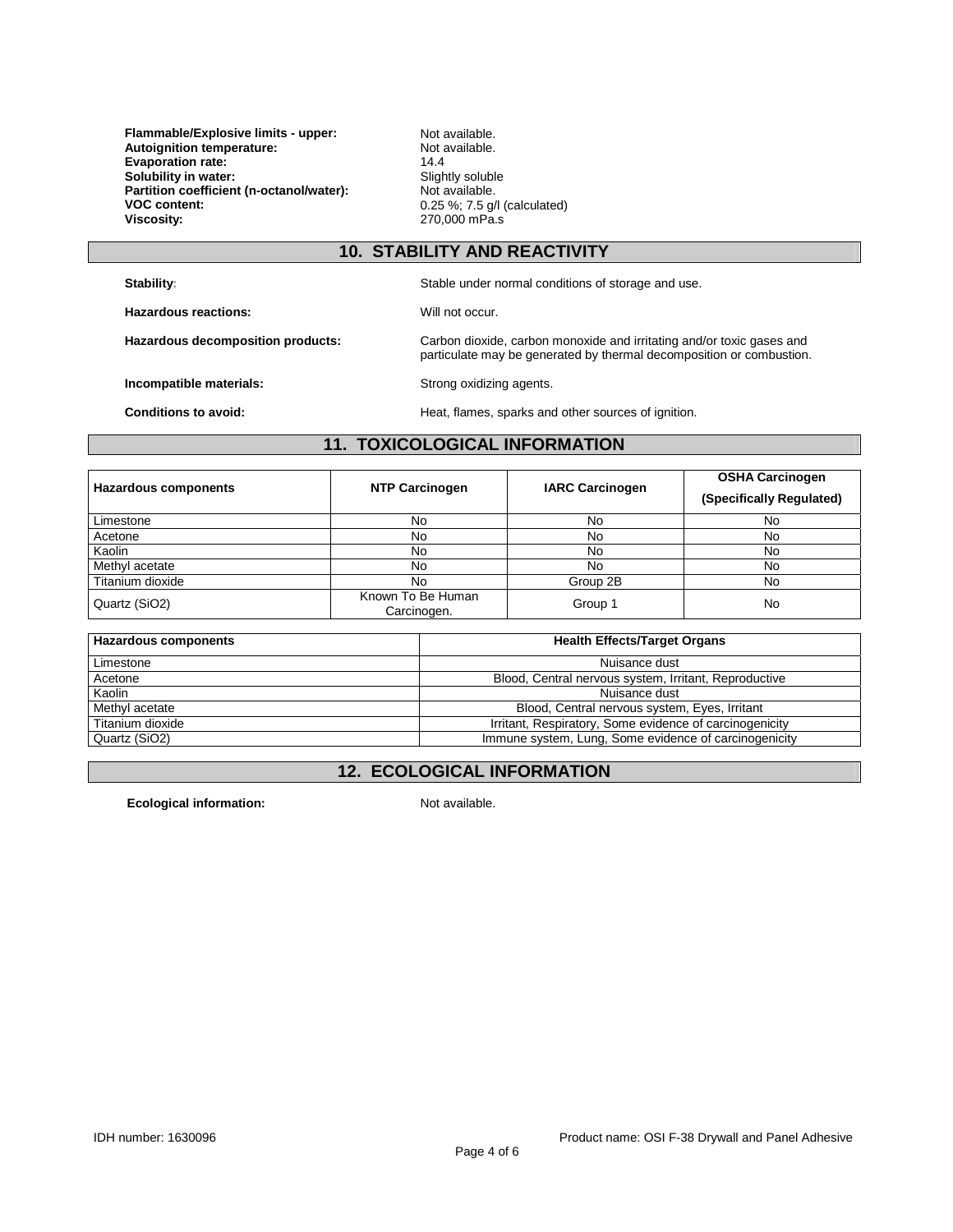# **13. DISPOSAL CONSIDERATIONS**

#### **Information provided is for unused product only.**

| Recommended method of disposal: | Dispose of according to Federal, State and local governmental regulations.                                                                                                                                                                                                                                                                                                                                                                                    |
|---------------------------------|---------------------------------------------------------------------------------------------------------------------------------------------------------------------------------------------------------------------------------------------------------------------------------------------------------------------------------------------------------------------------------------------------------------------------------------------------------------|
| Hazardous waste number:         | It is the responsibility of the user to determine if an item is hazardous as<br>defined in the Resource Conservation and Recovery Act (RCRA) at the time of<br>disposal. Product uses, transformations, mixtures, processes, etc., may<br>render the resulting material hazardous, under the criteria of ignitability,<br>corrosivity, reactivity and toxicity characteristics of the Toxicity Characteristics<br>Leaching Procedure (TCLP) 40 CFR 261.20-24. |

## **14. TRANSPORT INFORMATION**

The shipping classification in this section are for bulk packaging only. Shipping classification may be different for non-bulk packaging as exceptions may apply. Refer to shipping documents for package specific transportation classification.

#### **U.S. Department of Transportation Ground (49 CFR)**

| Proper shipping name:           | Adhesives      |
|---------------------------------|----------------|
| Hazard class or division:       | з              |
| <b>Identification number:</b>   | <b>UN 1133</b> |
| Packing group:                  | Ш              |
| <b>DOT Reportable quantity:</b> | Acetone        |
|                                 |                |

| <b>International Air Transportation (ICAO/IATA)</b>                                                                                      |                                              |
|------------------------------------------------------------------------------------------------------------------------------------------|----------------------------------------------|
| Proper shipping name:                                                                                                                    | Adhesives                                    |
| Hazard class or division:                                                                                                                | 3                                            |
| Identification number:                                                                                                                   | <b>UN 1133</b>                               |
| Packing group:                                                                                                                           | Ш                                            |
| <b>Water Transportation (IMO/IMDG)</b><br>Proper shipping name:<br>Hazard class or division:<br>Identification number:<br>Packing group: | <b>ADHESIVES</b><br>3<br><b>UN 1133</b><br>Ш |

## **15. REGULATORY INFORMATION**

#### **United States Regulatory Information**

|                                      | ______________________                                                                                |                                                                                                                                                                                                               |  |
|--------------------------------------|-------------------------------------------------------------------------------------------------------|---------------------------------------------------------------------------------------------------------------------------------------------------------------------------------------------------------------|--|
|                                      | <b>WHMIS hazard class:</b>                                                                            | Substances List.<br>B.2, D.2.B, D.2.A                                                                                                                                                                         |  |
|                                      | <b>CEPA DSL/NDSL Status:</b>                                                                          | All components are listed on or are exempt from listing on the Canadian Domestic                                                                                                                              |  |
| <b>Canada Regulatory Information</b> |                                                                                                       |                                                                                                                                                                                                               |  |
|                                      | <b>California Proposition 65:</b>                                                                     | This product contains a chemical known to the State of California to cause birth defects or<br>other reproductive harm. This product contains a chemical known in the State of California<br>to cause cancer. |  |
|                                      | <b>CERCLA/SARA Section 302 EHS:</b><br><b>CERCLA/SARA Section 311/312:</b><br><b>CERCLA/SARA 313:</b> | None above reporting de minimus<br>Fire, Immediate Health, Delayed Health<br>None above reporting de minimus                                                                                                  |  |
|                                      | <b>TSCA 12(b) Export Notification:</b>                                                                | None above reporting de minimus                                                                                                                                                                               |  |
|                                      | <b>TSCA 8 (b) Inventory Status:</b>                                                                   | All components are listed or are exempt from listing on the Toxic Substances Control Act<br>Inventory.                                                                                                        |  |

### **16. OTHER INFORMATION**

**This material safety data sheet contains changes from the previous version in sections:** First issue.